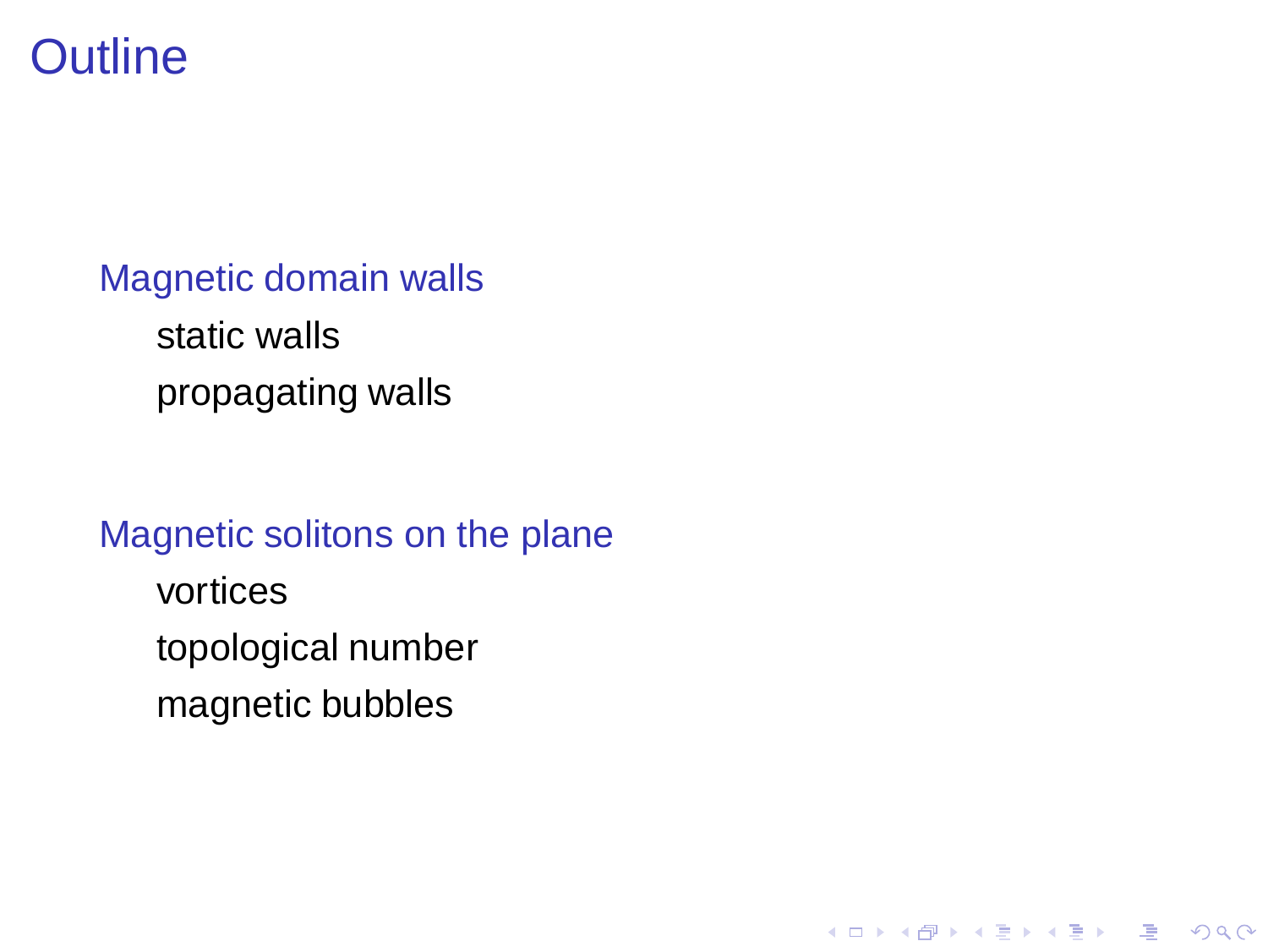#### Magnetic domain wall

Consider a bulk ferromagnet which is magnetized "up"  $(M = M_s\hat{z})$  on one end, and "down"  $(M = -M_s\hat{z})$  on its other end. A domain wall exists between the two domains. [Landau and Lifshitz (1935)]:

$$
m_z = \tanh(x\sqrt{Q}) \Longrightarrow M_z = M_s \tanh(x/\sqrt{K/A}),
$$
  

$$
m_y = 1/\cosh(x\sqrt{Q}) \Longrightarrow M_y = M_s/\cosh(x/\sqrt{K/A}).
$$

**ADD REPARTMENTS** 

<span id="page-1-0"></span>(We assume only exchange and easy-axis anisotropy.) This is a solution of the Landau-Lifshitz equation. The domain wall width is  $\delta = \sqrt{\mathsf{K}/\mathsf{A}}.$ This is called a Bloch wall.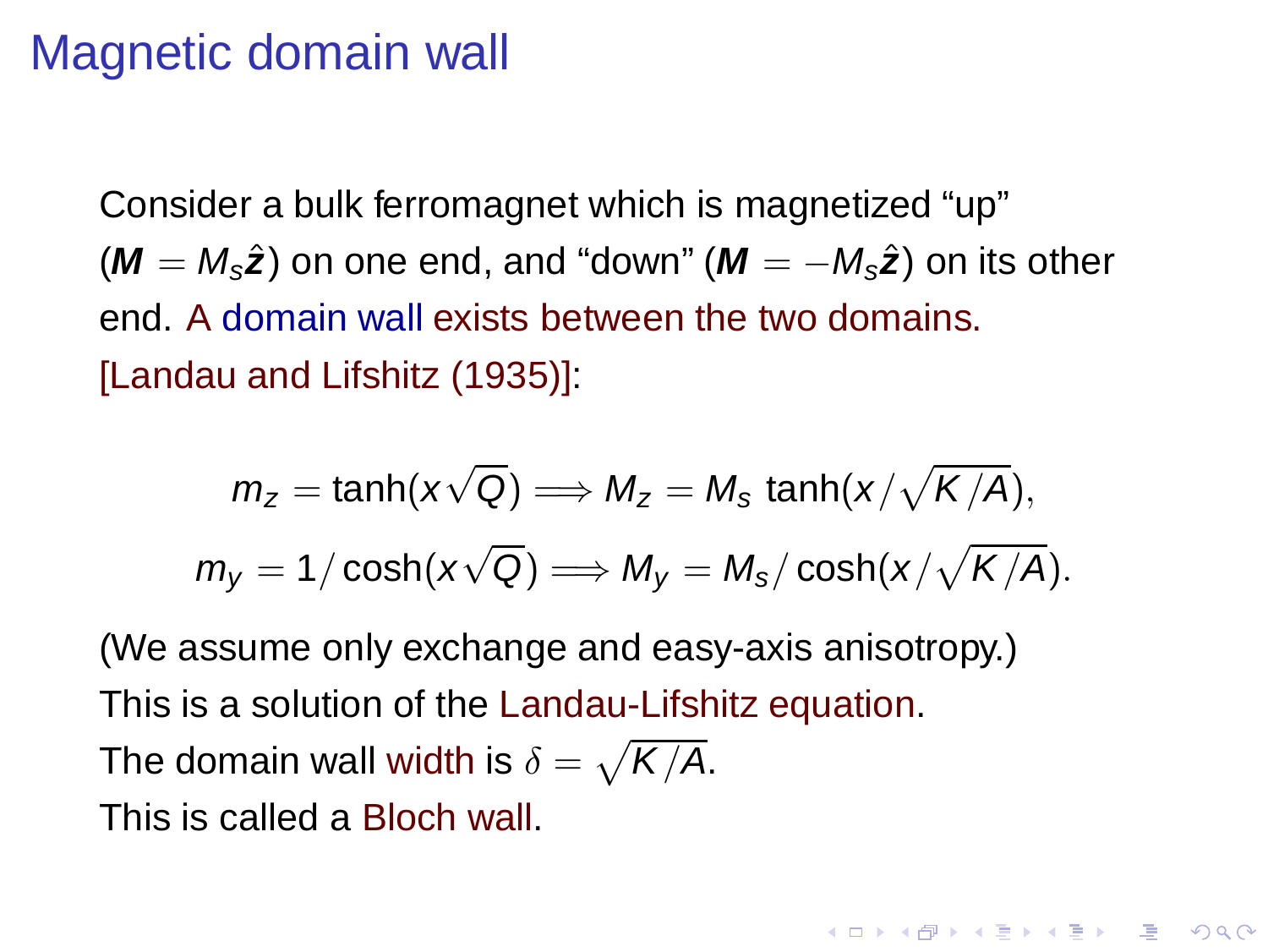### Sketches for domain walls



Find the magnetostatic field of a Bloch wall:

$$
\nabla h = -\nabla m, \quad \nabla \times h = 0 \quad \Longrightarrow \quad h = 0.
$$

$$
\nabla m = \frac{\partial m_x}{\partial x} + \frac{\partial m_y}{\partial y} + \frac{\partial m_z}{\partial z} = 0.
$$

K ロ > K @ ▶ K 할 > K 할 > 1 할 | X 9 Q @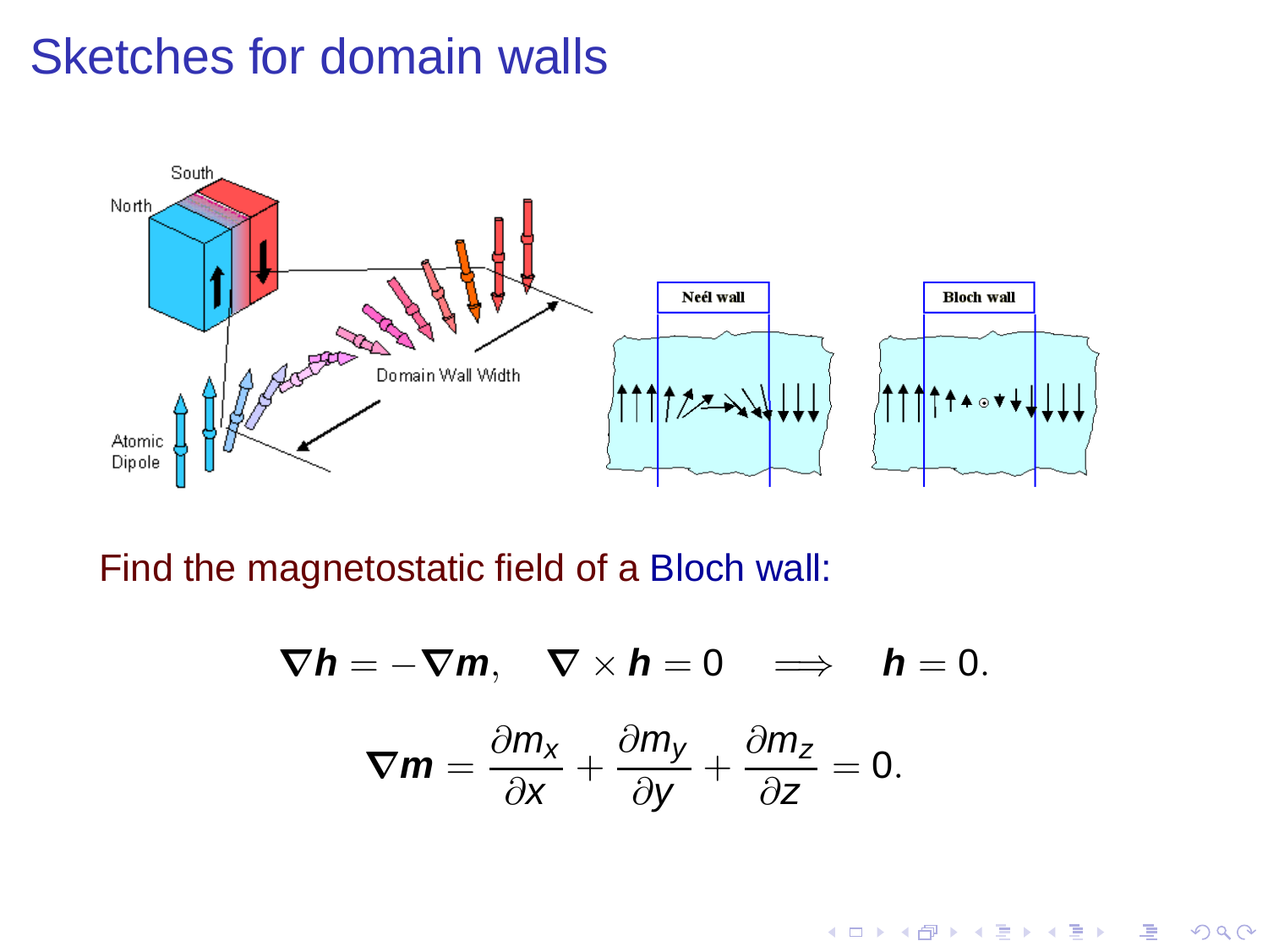### Dissipation of the magnetisation dynamics

We add a phenomenological dissipation term in the Landau-Lifshitz equation. This is refered to as Gilbert damping. Here is the Landau-Lifshitz-Gilbert equation:

$$
\frac{\partial \mathbf{m}}{\partial t} - \alpha \left( \mathbf{m} \times \frac{\partial \mathbf{m}}{\partial t} \right) = -\mathbf{m} \times \mathbf{f}.
$$

α: a dimensionless damping constant (typically  $\alpha \sim 0.02$ ). Note that this equation conserves the length of **m**. This is easier to see in its alternative form:

$$
\frac{\partial \mathbf{m}}{\partial t} = -\alpha_1 \left( \mathbf{m} \times \mathbf{f} \right) - \alpha_2 \left[ \mathbf{m} \times \left( \mathbf{m} \times \mathbf{f} \right) \right], \quad \alpha_1 = \frac{1}{1 + \alpha^2}, \; \alpha_2 = \frac{\alpha}{1 + \alpha^2}.
$$

<span id="page-3-0"></span>To be sure, the energy is continuously decreasing:

$$
\frac{dE}{dt} = ... = -\alpha_2 \int \left(\frac{\partial \mathbf{m}}{\partial t}\right)^2 dV < 0.
$$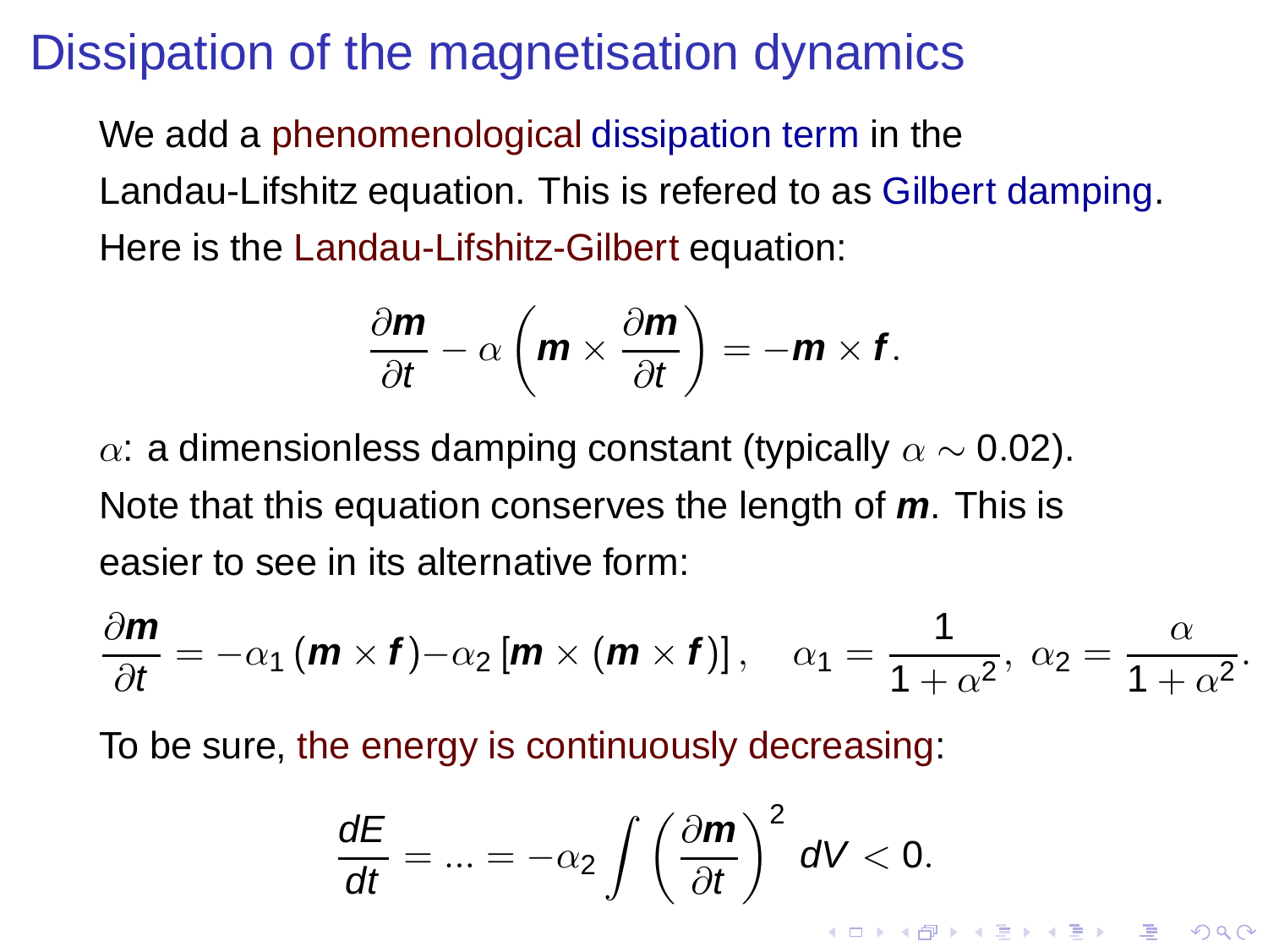# Propagating wall

We suppose a uniform external magnetic field  $h_{ext} = (0, 0, h_{ext})$ . We find a solution of the Landau-Lifshitz-Gilbert equation of the form  $m = m(x - vt)$ . The Bloch wall has to tilt by a constant angle Φ. We then find:

<span id="page-4-0"></span>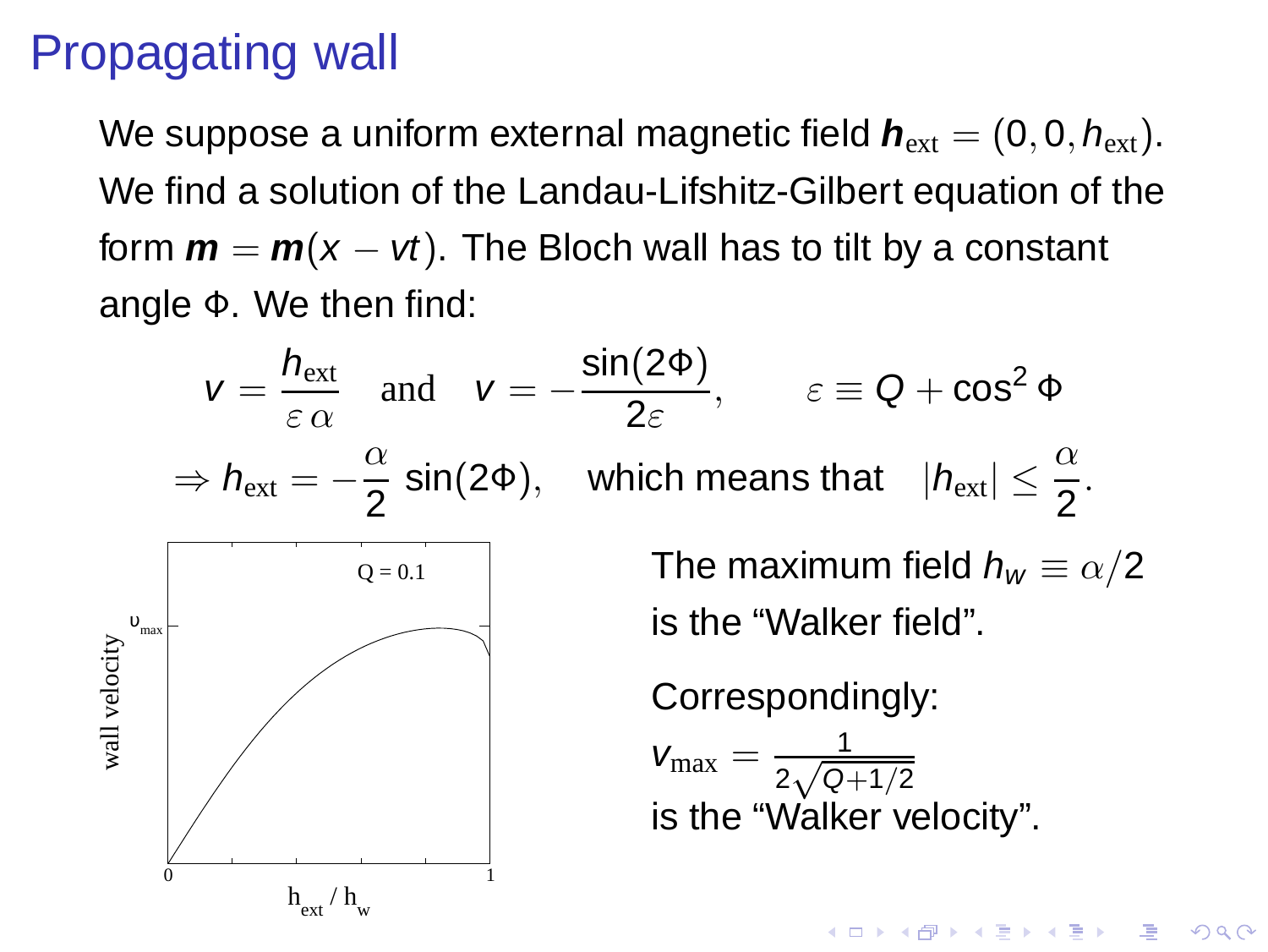# **Vortices**

Consider a very thin disc element, and suppose that the magnetisation vector lies on the plane.

Also assume that it is tangential to the lateral particle surface. At the particle center, **m** cannot be on the plane, it has to be "out-of-plane", i.e.,  $m_z = \pm 1$ .



<span id="page-5-0"></span>Note: it is not difficult to find the vortex profile by solving numerically the Landau-Lifshitz-Gilbert eq[ua](#page-4-0)ti[o](#page-6-0)[n](#page-4-0)[.](#page-5-0)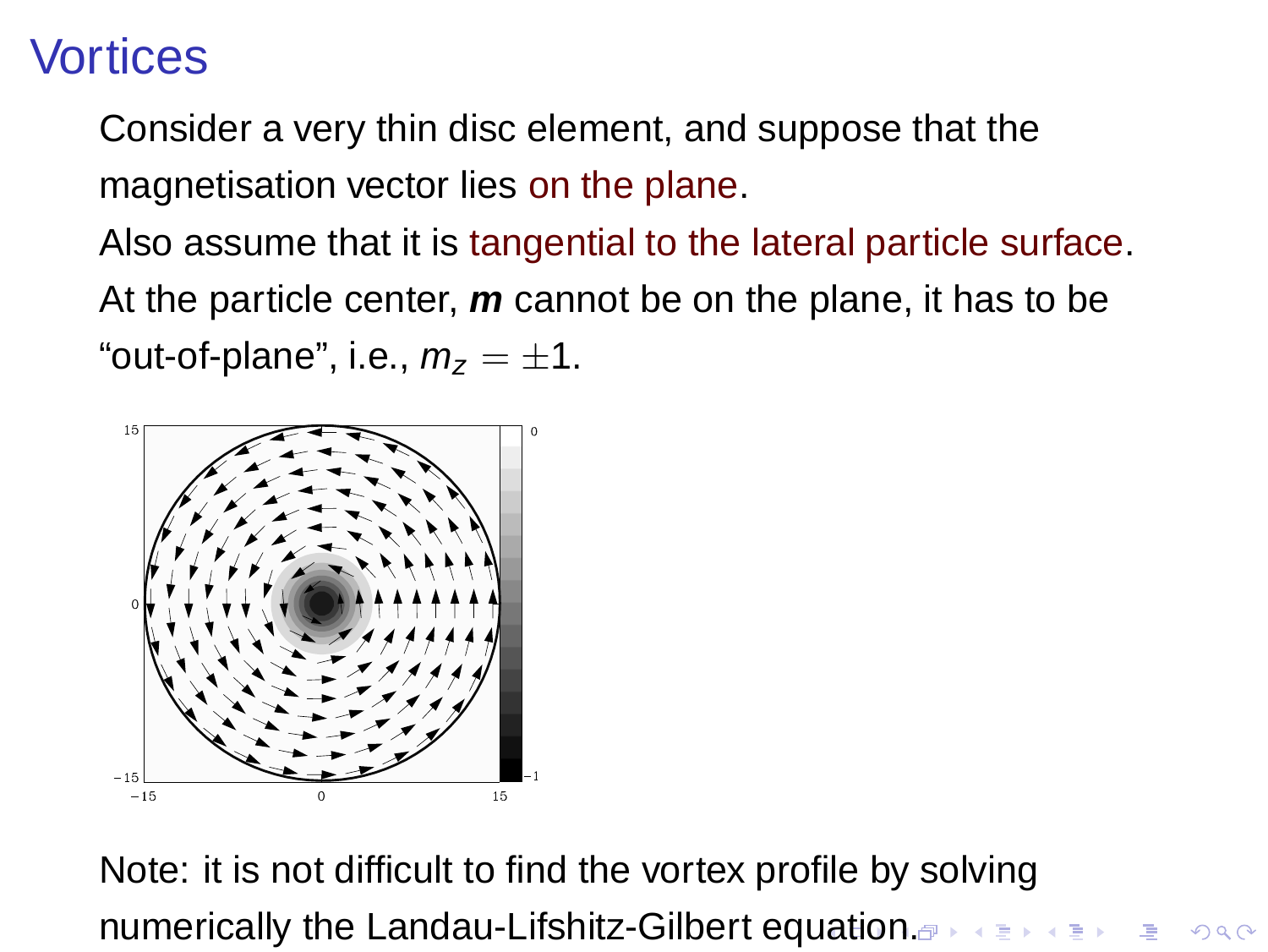### The general axially symmetric vortex on the plane

Parametrise the magnetisation vector by the angles Θ, Φ.

$$
\Theta = \theta(\rho), \qquad \theta(\rho = 0) = 0, \pi \ \Rightarrow m_{\mathsf{Z}}(\rho = 0) = \pm 1],
$$

$$
\Phi = \kappa(\phi + \phi_0), \qquad \kappa = \pm 1, \quad \phi_0 : \text{const.}
$$

 $m_{z}(\rho=0)$ : polarity (or magnetisation).  $\phi_0$ : phase (or orientation).

<span id="page-6-0"></span>



*RACK RACK RACK RACK RACK*  $2Q$ (□ ) (母 )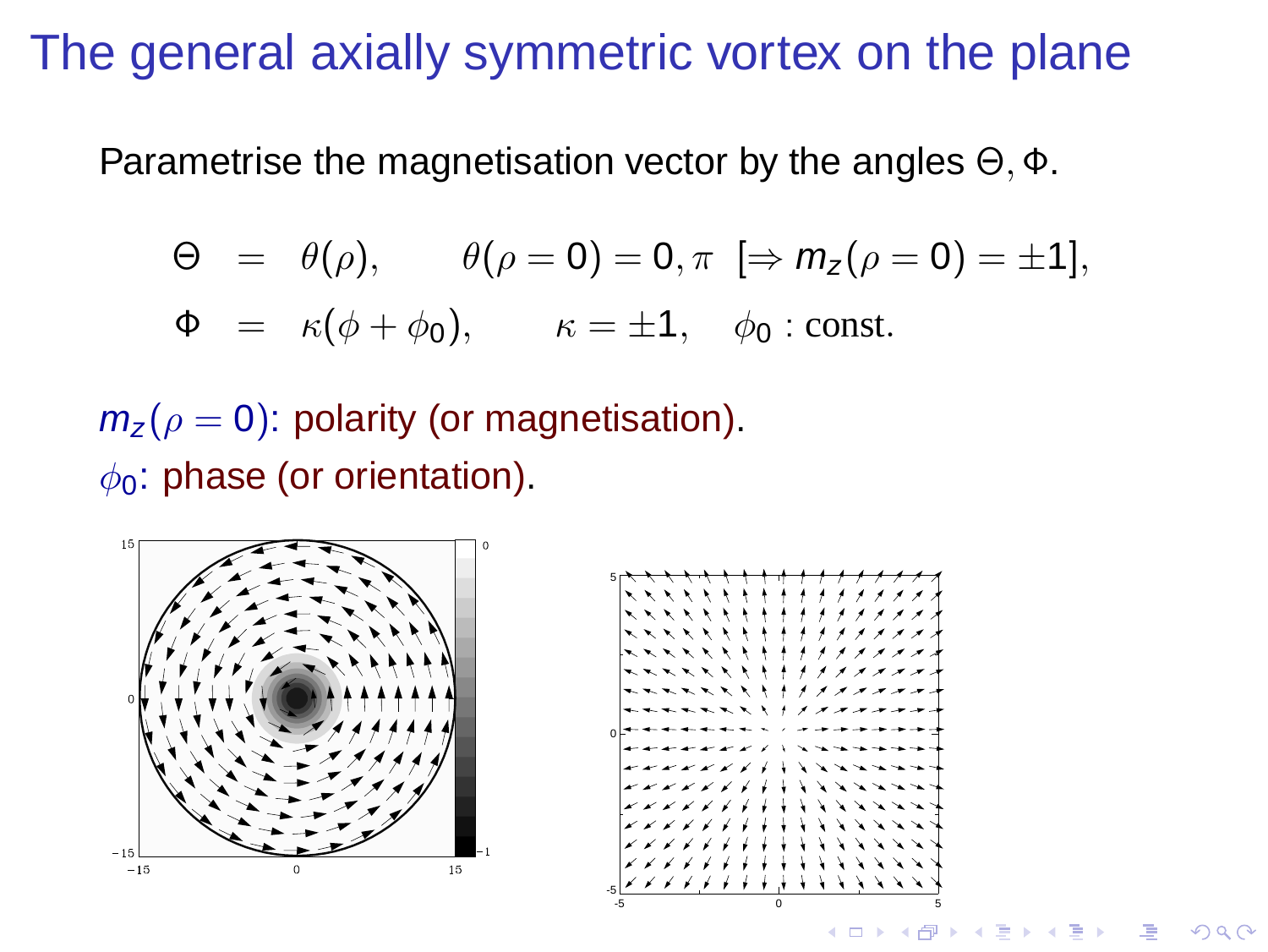#### $\kappa$ : vortex number.



<span id="page-7-0"></span>[Castano, Ross, et al, P[RB](#page-6-0) [6](#page-8-0)[7](#page-6-0)[, 1](#page-7-0)[8](#page-8-0)[4](#page-5-0)4[2](#page-5-0)[5](#page-10-0) [\(](#page-4-0)2[00](#page-12-0)[3\)](#page-0-0)[.\]](#page-12-0)  $\sqrt{2}$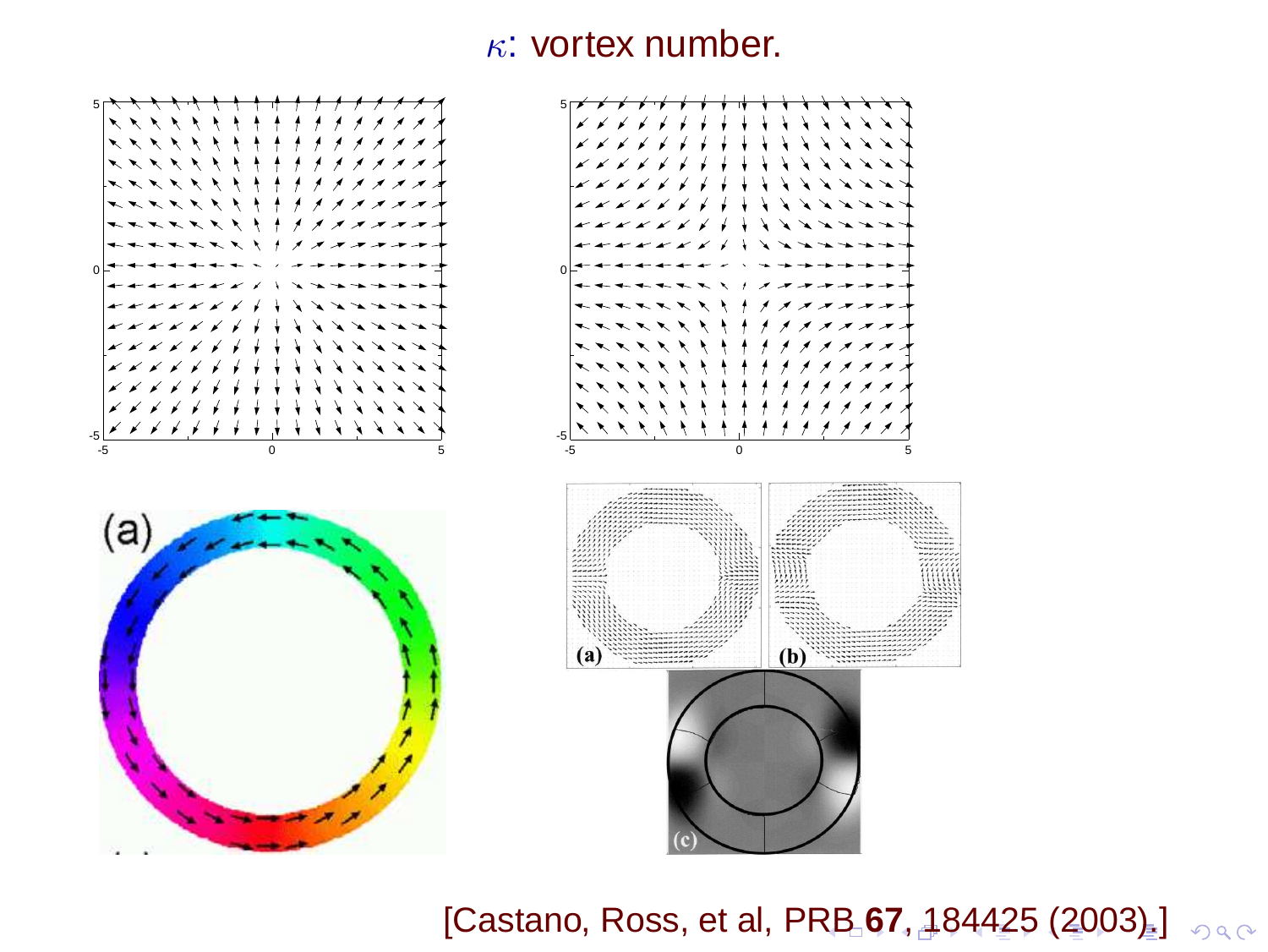### Vortex in a ring element

$$
m_1 = \cos(\phi + \phi_0),
$$

$$
m_2 = \sin(\phi + \phi_0),
$$

 $m_3 = 0.$   $\phi_0 = \pi/2.$ 



#### Exchange field:

$$
\Delta \boldsymbol{m} = \frac{1}{\rho^2} \frac{\partial^2 m_1}{\partial \phi^2} \hat{\boldsymbol{x}} + \frac{1}{\rho^2} \frac{\partial^2 m_2}{\partial \phi^2} \hat{\boldsymbol{y}} = \ldots = -\frac{\boldsymbol{m}}{\rho^2} \Rightarrow \boldsymbol{m} \times \Delta \boldsymbol{m} = 0.
$$

Magnetostatic field:

$$
\nabla \cdot \bm{m} = ... = \frac{1}{\rho} \cos \phi_0.
$$

<span id="page-8-0"></span>For  $\phi_0/2 = 0$  we have  $\nabla \cdot \mathbf{m} = 0$  and, since we have no surface charges  $\implies h = 0$ . K ロ ▶ K @ ▶ K 할 > K 할 > 1 할 | X 9 Q @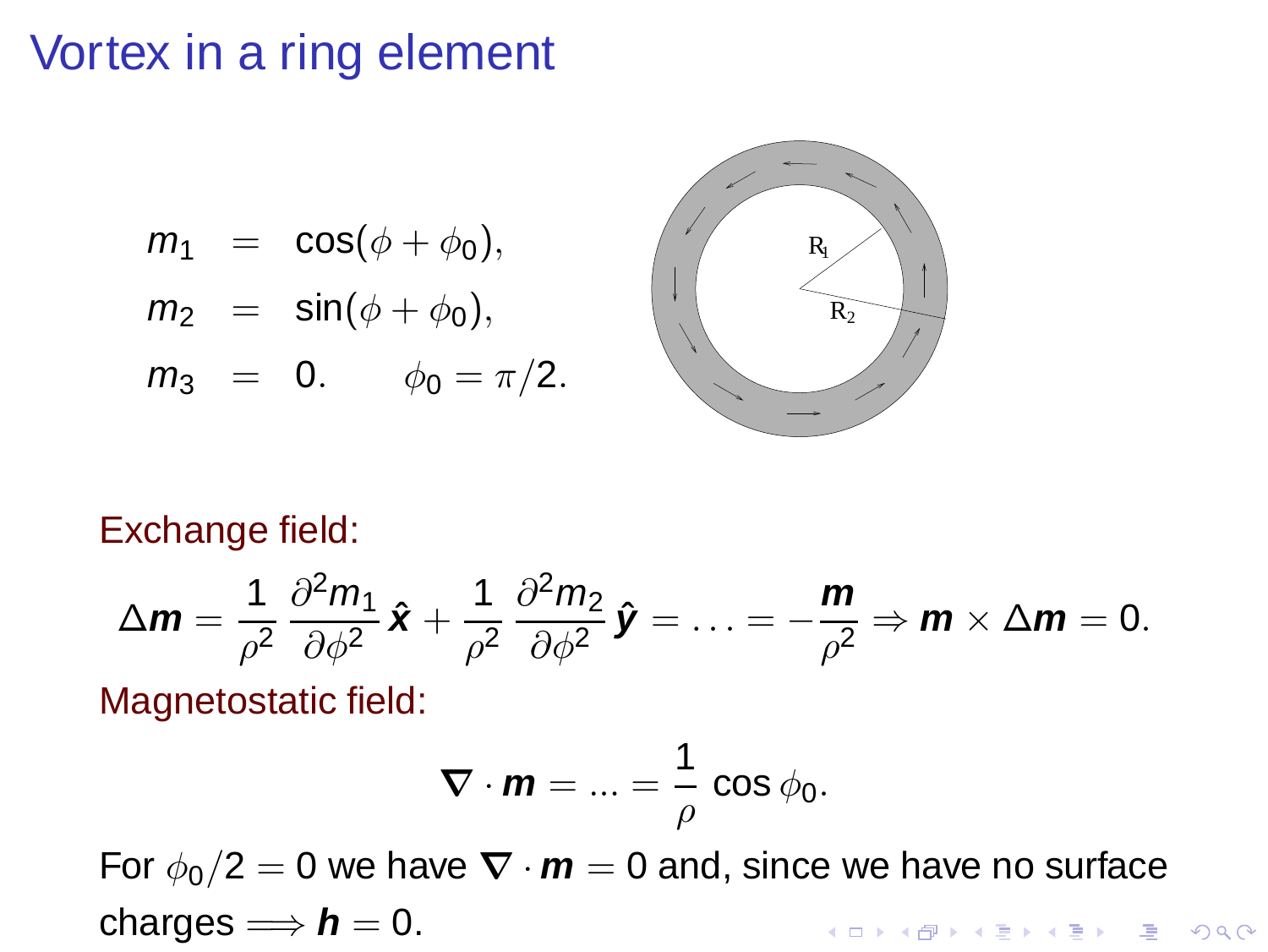#### Energy

$$
E = E_{ex} = \frac{1}{2} \int \left\{ \left( \frac{\partial m}{\partial \rho} \right)^2 + \left( \frac{\partial m}{\partial z} \right)^2 + \frac{1}{\rho^2} \left( \frac{\partial m}{\partial \phi} \right)^2 \right\} dV
$$
  
= ... =  $\pi t \ln \left( \frac{R_2}{R_1} \right)$ .

<span id="page-9-0"></span>Note: The vortex with  $\kappa = -1$  has the same exchange energy, but it has a nonvanishing magnetostatic energy.

K ロ ▶ K @ ▶ K 할 > K 할 > 1 할 | X 9 Q @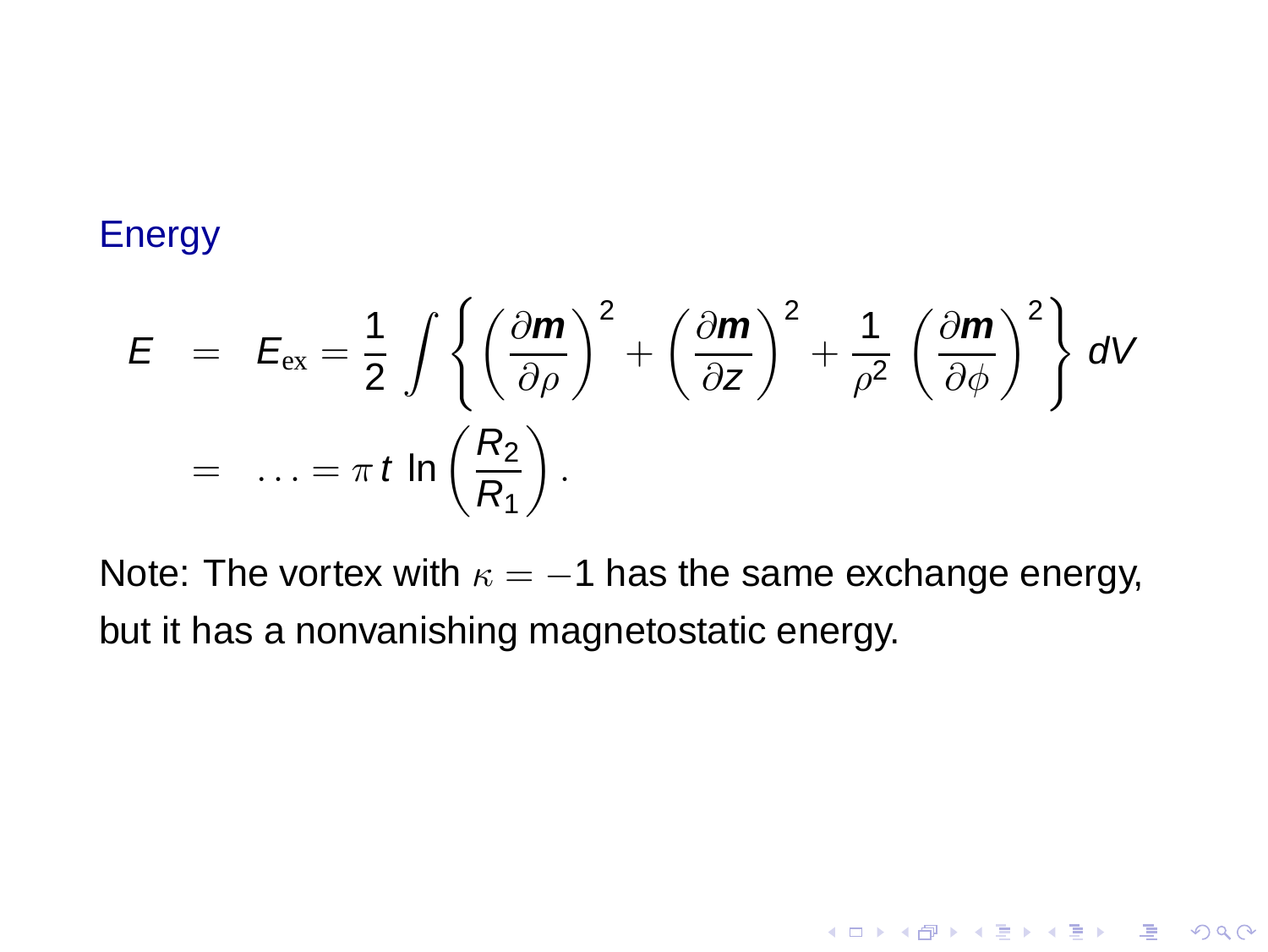# Topological numbers

#### On a circle

Suppose a thin film (two-dimensional material). Run around a circle at spatial infinity and follow the vector **m** as it rotates.

E.g., a vortex has topological number equal to  $\kappa = 1$ . Also possible are  $\kappa = 0, \pm 1, \pm 2, \ldots$ 

#### On a sphere

Suppose that as  $r \to \infty$ ,  $m \to constant$  vector (e.g.,  $m \to \hat{z}$ ). Run over the plane and follow **m** as it runs on the sphere.

E.g., a vortex has topological number (winding number) equal to  $\mathcal{N} = 1/2$ .

**ADD REPARTMENTS** 

Also possible are  $\mathcal{N} = 0, \pm 1, \pm 2 \ldots$ 

<span id="page-10-0"></span>Now, how do we obtain  $\mathcal{N} = 1$  ?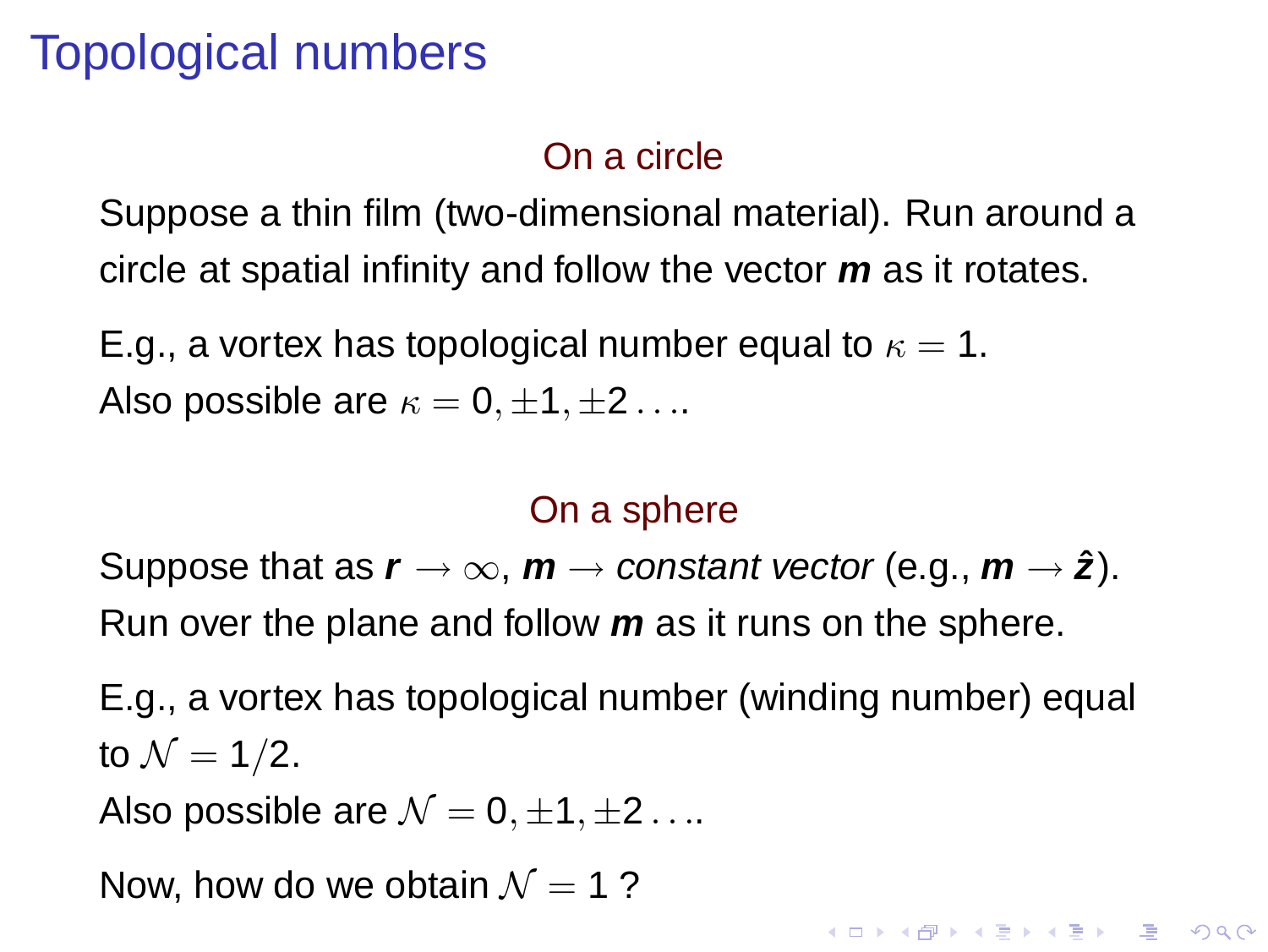# Magnetic bubbles

Consider a continuous film with a strong perpendicular anisotropy, so that  $m = \hat{z}$  at  $r = \infty$ .



 $\boldsymbol{\mathbf{x}}$ 

**Contract** 

 $2Q$ 

The winding number is given by

$$
\mathcal{N} = \frac{1}{4\pi} \int n d^2 \mathbf{x}, \qquad n = \frac{1}{2} \epsilon_{\mu\nu} \left( \partial_{\nu} \mathbf{m} \times \partial_{\mu} \mathbf{m} \right) \cdot \mathbf{m}.
$$

In the case of axial symmetry this is simplified to

$$
\mathcal{N}=\frac{1}{2}[m_3(\rho=\infty)-m_3(\rho=0)],
$$

<span id="page-11-0"></span>which easi[l](#page-12-0)y giv[e](#page-10-0)s  $\mathcal{N} = 1$  for the fundame[nta](#page-10-0)l [b](#page-12-0)[u](#page-10-0)[bb](#page-11-0)le[.](#page-11-0)